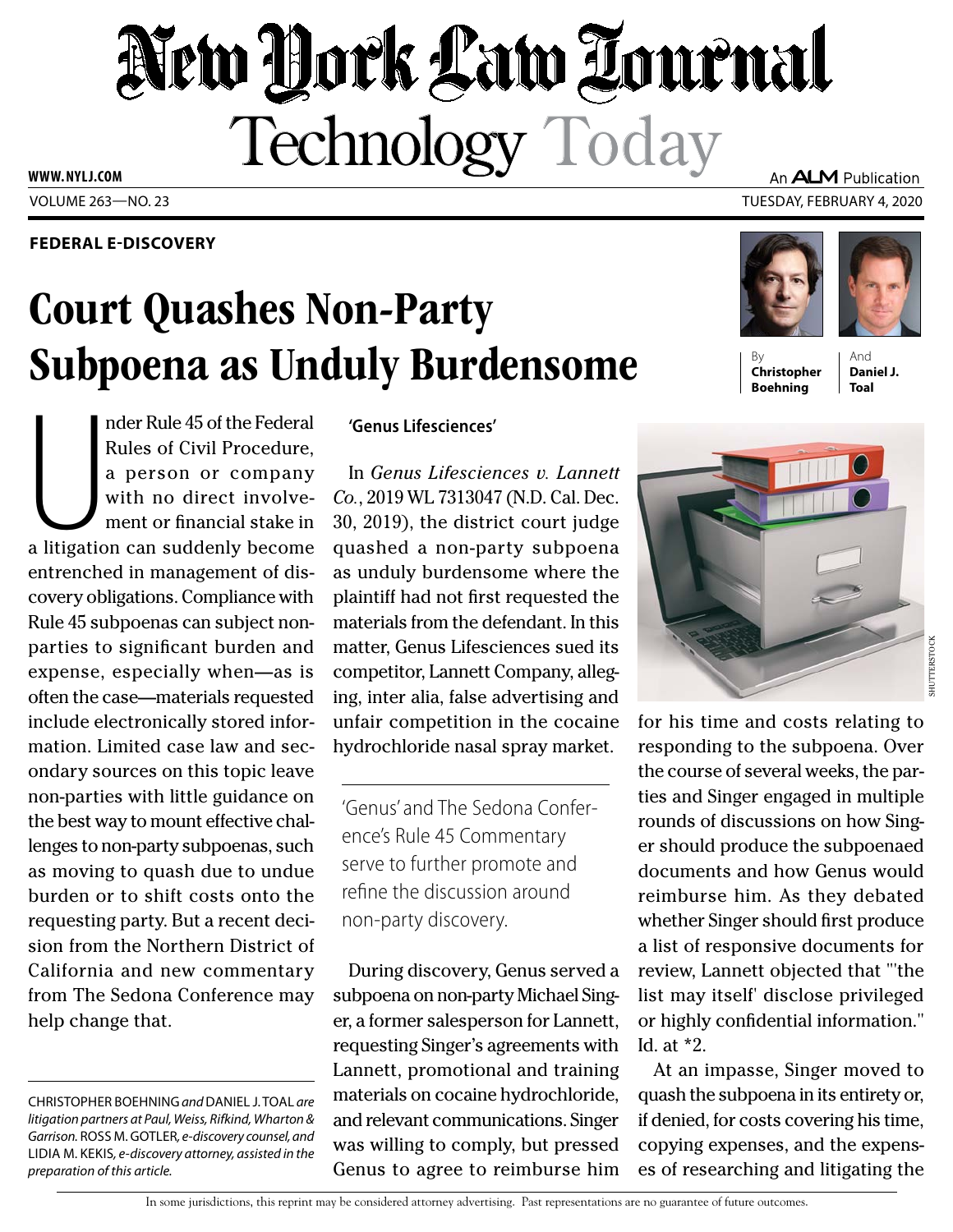issue. Singer argued that the document request "would result in a significant expense, could subject him to sanctions from Lannett for producing privileged or confidential information, and is unduly burdensome because the requested documents are also in Lannett's possession." Id. at \*1. Singer described himself as being in "a 'catch-22 situation' because Genus may seek sanction for non-compliance with the subpoena but Lannett might sue him for releasing protected company material." Id. at \*4. Moreover, Singer's affidavit stated "that he has no documents that are not already in the custody or control of Lannett because he provided all that he has to Lannett before he left his employment." Id.

Genus had not yet requested the documents from Lannett, but attempted to justify non-party discovery as recourse for Lannett's alleged production deficiencies. Genus argued that "Lannett has previously failed to produce documents that Genus has independently discovered during its investigation" and that Singer's production of a list of responsive documents would "help it determine what documents it can then obtain from Lannett." Id.

#### **Undue Burden**

In its analysis, the court highlighted that the scope of non-party discovery through Rule 45 subpoenas is coextensive with that Rule 26 permits of parties—relevant, non-privileged matters that are proportional to the needs of the case. Among the limitations on scope is the requirement of Rule  $26(b)(2)(C)(i)$  that a court must "limit discovery if it determines that

'the discovery sought is unreasonably cumulative or duplicative, or can be obtained from some other source that is more convenient, less burdensome, or less expensive.'" Id. at  $*3$ . And under Rule  $45(d)(3)(A)$ (iv), a court must quash or modify a non-party subpoena if it "subjects a person to undue burden." Id.

Analyzing these requirements, the court turned to precedent and found that, "[i]n general, there is a preference for parties to obtain discovery from one another before burdening non-parties with discovery requests … . When the requesting party has 'not shown [that it] attempted to obtain documents from the [opposing party] in an action prior to seeking the docu-

The Commentary provides updated guidance on a number of topics impacting non-party discovery, including the relationship between possession, custody, and control and Rule 45 obligations, preservation requirements for non-parties, and Rule 45(d) costs, sanctions, and motion practice.

ments from a non-party, a subpoena duces tecum places an undue burden on a non-party.' … Further, 'when an opposing party and a non-party both possess documents, the documents should be sought from the party to the case.'" Id. at \*4 (citations omitted).

Based on this, the court granted Singer's motion to quash the nonparty subpoena in its entirety, determining that "[b]ecause of Genus's

failure to attempt to obtain the requested documents from Lannett prior to3 seeking them from Singer, its subpoena is an undue burden on Singer." Id. Echoing Rule 26(b)(2)(C) (i), the court added that it was granting the motion to quash "because the documents requested in Genus's subpoena can be obtained from the opposing party Lannett in a way that would be more convenient and less burdensome." Id. at \*5. As such, the court indicated that it did not find it necessary to address Singer's privilege concerns or whether the document request imposed a significant expense.

## **The Sedona Conference Rule 45 Commentary**

Just a week after the *Genus* decision, The Sedona Conference, a leading think tank on issues that impact discovery practice, released the public comment version of its "Commentary on Rule 45 Subpoenas to Non-Parties, Second Edition." The Commentary provides updated guidance on a number of topics impacting non-party discovery, including the relationship between possession, custody, and control and Rule 45 obligations, preservation requirements for non-parties, and Rule 45(d) costs, sanctions, and motion practice.

On the topic of undue burden, the Commentary concedes that assessing undue burden is not easy, noting that Rule 45(d)(3)(A)(iv)'s undue burden limitation "has created the greatest source of conflict with other parts of Rule 45[.]" Id. at 37. To that end, "courts have attempted to build a framework to guide litigants in their analysis of whether